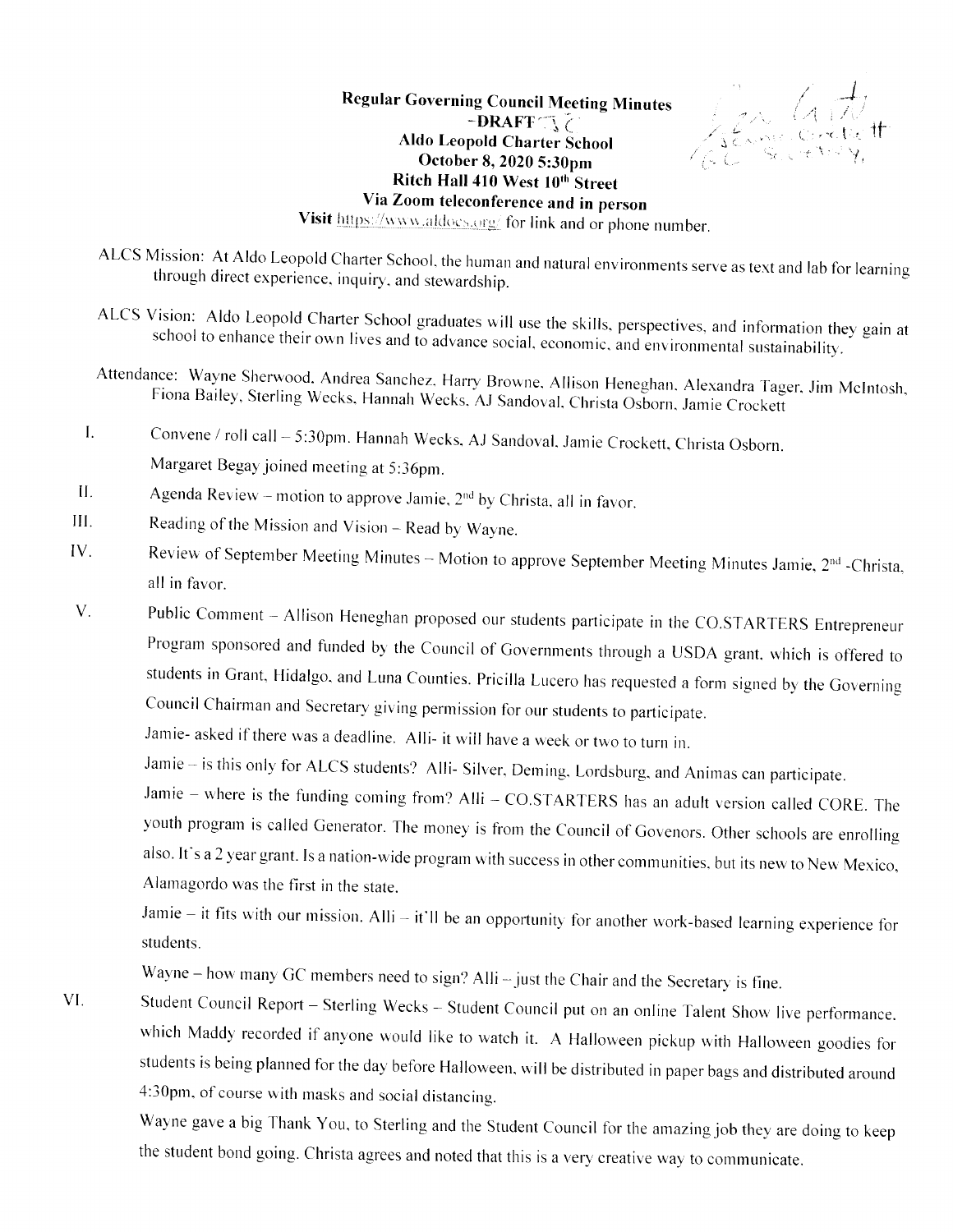VII. Staff Report - Jim - Also echoes thanks to Student Council and Maddy for adding depth to these times.

A survey was given to students on the 90-minute lunch and zoom or google meets asking how much class time they felt like they were losing. Average class time lost was 10% in the survey results, however only 54 students replied to the survey. At the end of this quarter's grades, students have either high grades or low grades, not in between. Students with IEPs are invited to work face to face at school, only about half the students come on a regular basis. Community Orientation has stared coming to school on Fridays working in pods of 5 using masks and social distancing. Middle School is planning on starting Fridays outdoors after Fall Break.

SHAC is working Health Passports to encourage students to go outdoors with treasure hunts and other activities. Also, a virtual Parents night is planned for November with professionals in the community joining the meeting to speak about depression, anxiety, and any other issue parents my feel they need advice on confronting the pandemic.

SHAC is following up on the Director of Experiential Education timeline for the year. Hannah asked to send out a copv the timeline.

\*Note – Jim leaves meeting.

Fiona - Attendance policy- ALCS has been tasked with creating an attendance policy, which must be put in place due to the Yazzie Martinez Lawsuit. If school is in session, how are students' needs being met while virtual. Four tiers or levels are required according to percent of class time absent: (these percentages are hard to calculate because they move as the year progresses)

- l) Make sure students have access internet. working computers and lesson.
	- Incentives to help students feel more comfortable, which will more likely make them want to attend.
- 2) Missing more than 5%-10% of daily classes

- Phone calls horne and documenting communication

- 3) Missing more than  $10\%$  -20% of daily classes
	- teachers planning to meet with parents and students
- 4) 20% or more getting CYFD involved.

State has given a workshop and some guidance but help with suggestions on how to gather data and track all interventions and communication and stay positive would be appreciated. Asked for a template but got no response. The policy is past due and must be approved by Governing Council. This policy is to help students not to have a negative effect on students. Hannah asked if being past due was going to hurt ALCS. Wayne has submitted to the PED, but policy still must be approved. Margaret asked how we were determining absences during this time. Fiona - even if they are not showing up for some classes, whether they are late or absent, but are passing classes it may not be an attendance problem. Staff are not in agreement about if incentives alone are the best strategy to motivate. This policy is in the beginning stages and is a working document. Document shared.

Business Manager Report - Harry - Check Register Report questions: Hannah - why are we paying the Prospectors - Wayne is a member and this is a 200-1 cost ratio, being a member help ALCS receive money and it helps having our name out there. VIII.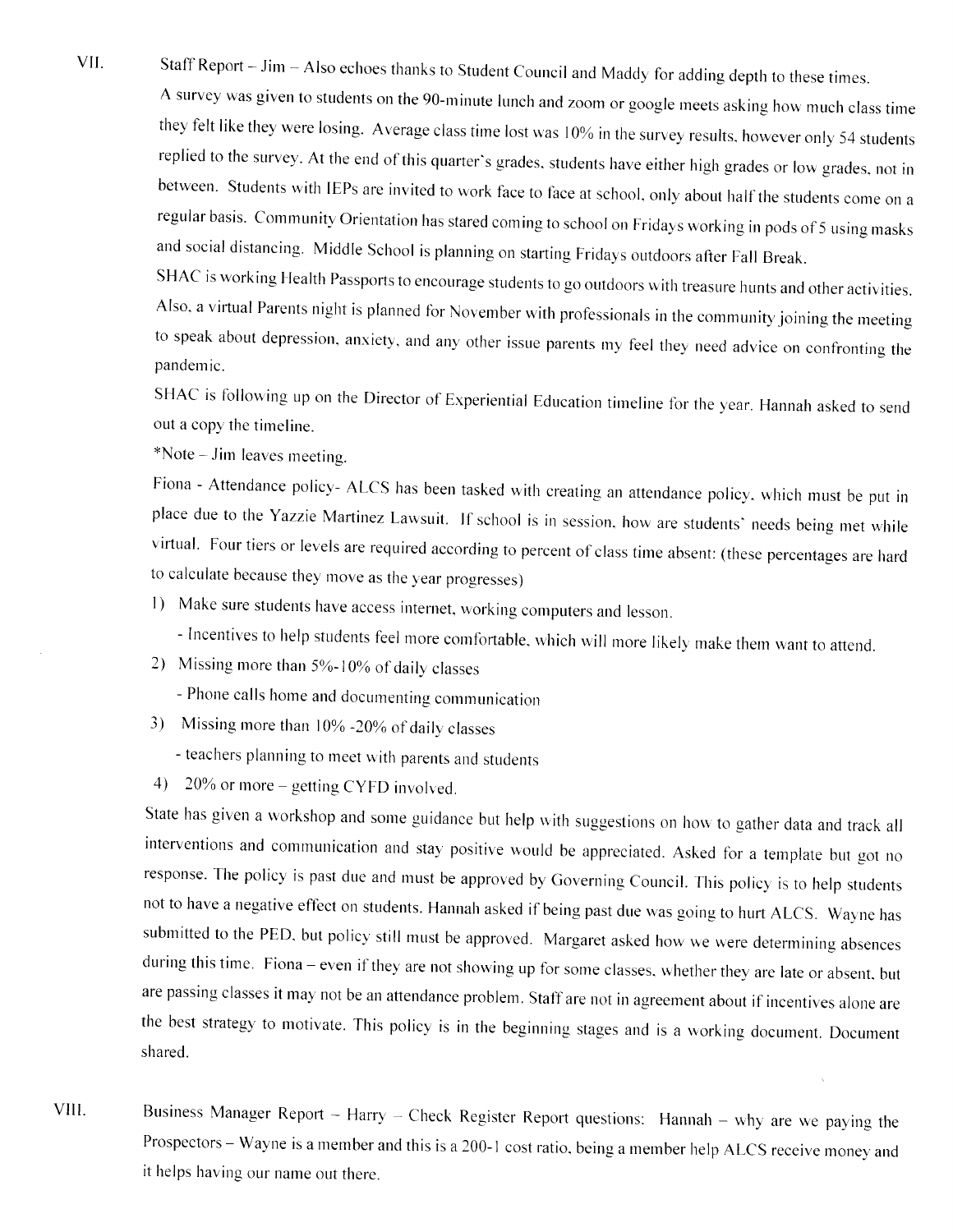Jamie - does Wayne being a member make ALCS a member? Yes

Christa - what is CliftonLarsonAllen? This is our auditors

Hannah - NWEA, was under the impression the school no longer does MAPS testing. Testing must be done on all students with an IEP. Fiona noted that MAPS are also given to middle school students, provides academic tracking, connects to Kahn Academy, special ed data. The free version only applies to middle school, this is the lowest rate available.

Christa  $- $12,000$  to WNMU – is that for rent? Yes, ten months at \$12,000 and two months free.

Margaret - MPS? Bedford Freeman is the parent company, two of our teachers buy textbooks from them.

W.H. Sadlier? Emily Aversa purchased for online teaching.

Hannah - NM Child Support? Money owed by law from an employee for child support is taken out of paycheck automatically and sent to child support.

BAR request  $04 - $16,000$  for next generation career and technology education. This is the second grant Dave Chandler and Allison Heneghan has gotten for our school.

Jamie - this is different from what Alli spoke about earlier?

Harry - yes, both grants are geared toward career training, but this is different.

Hannah - what will the money be used for?

Wayne - Developing programs like others out there that get kids trained for and ready for work right out of High School, like the fire-fighting training that Christa is involved in. Christa - the Forest Service is collaborating with Kathy Whiteman at Western to train kids for Firefighting.

Harry - Good news! As per Matt Pahl revised upward revenues for the year, we may get funded for same amount as current year.

IX. Committee Reports- GC Committees - SAC- meeting moved to third Wednesday of month, will meet later this month

SHAC - AJ - Jim covered the passports and Experiential Ed Director position. Also, sun exposer guidelines. using sunscreen and hats. If this is turned into a policy, a grant can be used to have more shade for the students: more trees and construction built shading areas. Harry - is there also discussion about studies suggesting sun exposure could help with the Corona Virus.  $AJ - yes$  about general health benefits of sun exposure, but not COVID specific.

Audit - Harry - had an internal audit call. Almost done with all requests from PED, but haven't been asked to schedule committee meeting yet.

Finance – Harry – normally meet in October, will meet on the 19<sup>th</sup>.

Curriculum - Margaret - sent out a survey on what would be better suited for the school, discussed Advisory period, how this is beneficial to students. Sill working on this, sending out to staff for follow-up.

Facilities - Wayne - no formal meeting. Got bids on sidewalk - quote was way over what was anticipated. Considering asking Western to split the cost. or sending out again to different contractors. Bathroom and emergency exit are done.

Nominating - Hannah - there was no response to any of the letters reaching out to the community for members. Very disappointing. Jamie - considering making some follow up calls. Hannah introduced Alex Tager who is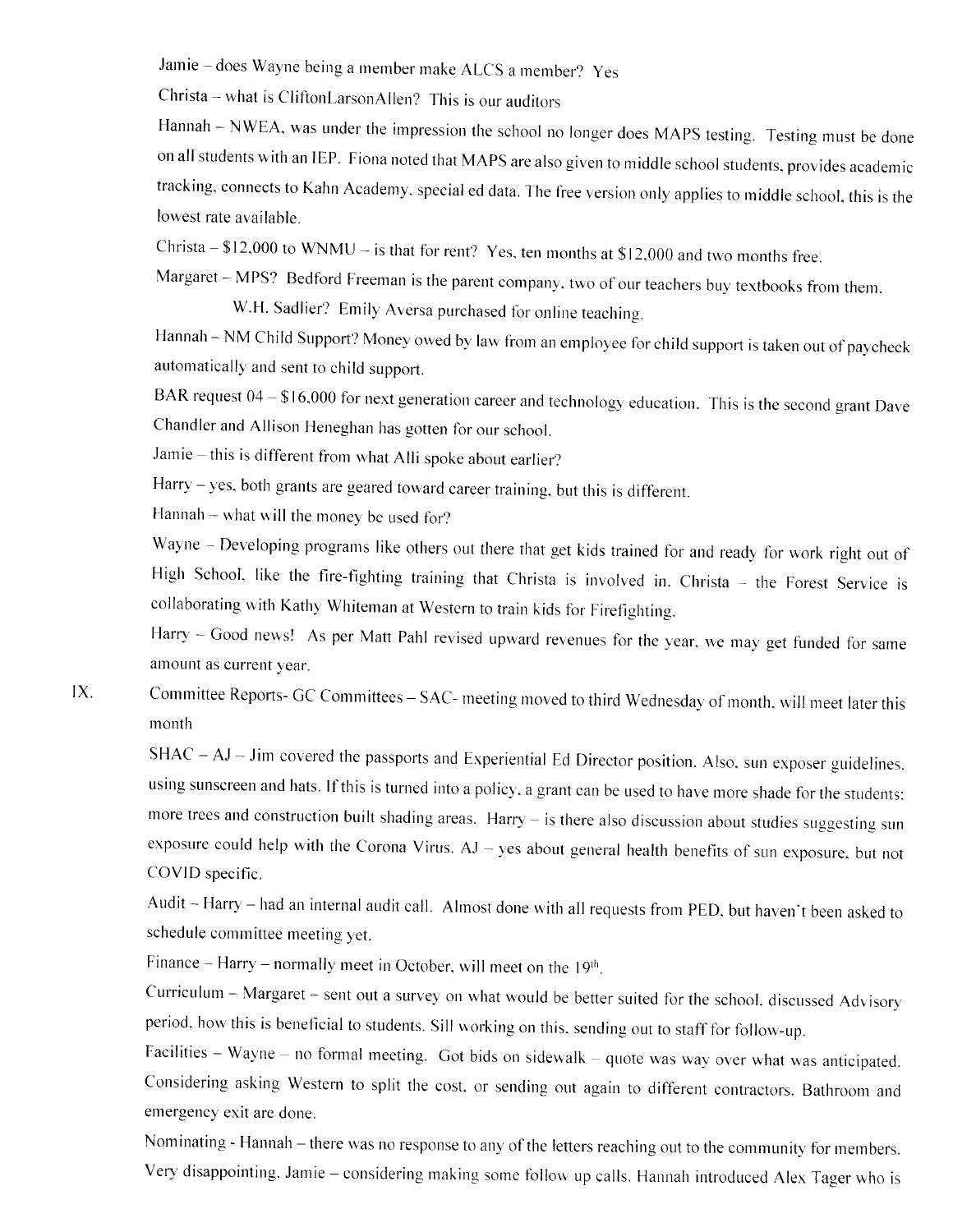has applied to for Governing Council membership. Alex has a middle schooler who attends ALCS and feels like this would be a great way to be involved and put extra energy into. Her background includes - fundraising, politics, nonprofits, event planning, Arts Council (helped plan Bluesfest event) and is currently employed by WNMU in Cultural Affairs. She would love to bring a concert to ALCS virtually. Alex has lived in Silver City for 14 years and is from New York.

Policy- could not proceed without Attendance policy information. Wayne will send now

Development - will meet October  $20<sup>th</sup>$  at 4:30

Risk Management - Jim discussed a lot in his staff report. focus is on Director of Experiential Ed Position development and annual list of risky behaviors. Asking professional to join parent's night to discuss depression and other mental health topics of concern.

## ZOOM BREAK (5 minutes) at 6:37 X.

Return attendance: Hannah, Christa, Wayne, Harry, Alex, Margaret, Fiona, Jamie

 $XI.Directors Report - Wayne - all schools can have students with IEPs in the building - not at-risk students yet.$ but there's no consensus definition of "at risk" from PED secretary yet. We cannot use just failing as "at risk," we can only bring back 5-1 in building. High School has a maximum of 12 students and average about 8. Middle school has maximum of 8 and average about 5 students, allowing some students with 504s. The students coming back to the school on Fridays are Community Orientation. YCC and Middle School will be coming in three groups for 3-hour hikes. YCC will be here all day on Fridays and CO will be here for three hours, Fiona- a Parents Survey about Fridays was sent out. Garrett, Jennifer, and Fiona will take out seven students

in each group with Jamie Thompson as support.

Grades are due Monday after Fall Break: we will be mailing out grades this year.

Old Business - none XII.

## New Business XIII.

A. Resolution for CO.STARTERS Wayne sent out email from Allison Heneghan. Christa read document needed to be signed for Priscilla Lucero. This will be done after fall break.

## Action Items XIV.

- A. Attendance Policy- motion to accept Attendance Policy as a working document and a work in progress by Christa, 2<sup>ad</sup>- Jamie, all in favor.
- B. BAR04- Next Gen CTE- \$16,000 Motion to pass BAR 04 by Margaret, 2<sup>nd</sup> by Christa, all in favor.
- C. Appoint new governing council member (Alex Tager) motion to appoint Alexandra Tager as new Governing Council Member by Jamie. 2<sup>nd</sup> . Christa, all in favor Wayne and Harry will help set up for her 10 hours of training. ALCS email address and her one on one linancial training with Harry. Margaret and Max will also need this training with Harry.
	- $*$ note:  $\Delta J$  returns
- D. Resolution for CO.STARTERS motion to accept Resolution for CO.STARTERS by Christa, 2<sup>nd</sup> -Jamie, all in favor